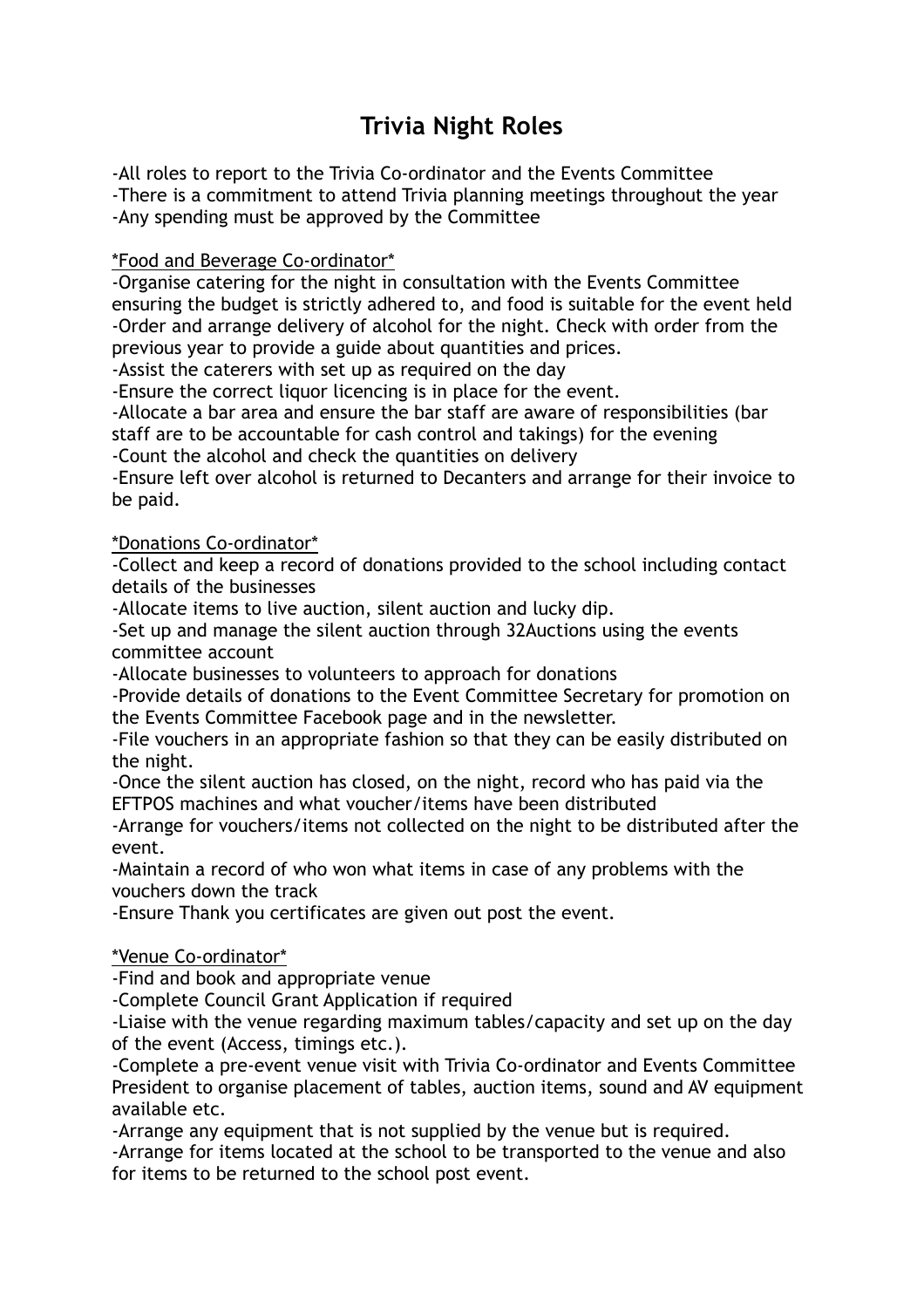-Organise decorations, flowers and tablecloths. Keep in mind that this is a fundraiser and there is a strict budget guide.

-Organise security on the evening if required. If the venue provides security, ensure expectations are understood prior- i.e. If it's a 12pm finish, then security isn't trying to turn the lights on a 11:30pm etc.

-Organise and co-ordinate the pack up at the end of the night or discuss with the venue to have access to the venue in the morning to complete pack down.

-Organise volunteers to help with set up during the day and pack up at the end of the evening.

## \*Event Running Co-ordinator\*

-Organise entertainment and MC for the evening

-Book DJ

-Liaise with Venue Co-ordinator to find out what AV equipment we need to supply for successful running of the night. Source this if required.

-Find someone to run the Live auction

-Compile a run sheet and ensure it is stuck to and the evening is running to time. Make changes to entertainment to ensure evening runs to time.

-Assist with games throughout the evening as required with a team of volunteers. -Idea has been put forward of hiring someone as a hands-on events manager for the evening.

\*Financial Operations\*

-Organise EFPTOS Machines (needs to be done at least 4 weeks prior to the event). Liaise with Wendy to do this. 4 machines are recommended.

-Ensure there is a float done for the bar and the lucky dip station. Consider the bar being card only.

-Ensure EFPTOS machines are charged prior to the event and turned off to conserve charge. Chargers must be taken to the event as the machines will go flat. -Reconcile EFPTOS machines at the end of the night, obtain the summary of purchases through the machine and put in the locked cash box with the EFPTOS receipts.

-Empty tills throughout the night to a locked money box

-Arrange with a member of staff regarding taking the money back to the school post the event (Usually Wendy/Simon)

-Ensure all invoices are paid in a timely manner.

\*Ticketing and Seating\*

-Set up and monitor the TryBooking site using the Events Committee TryBooking account (details can be obtained from the events committee secretary).

-Liaise with school staff regarding teachers' tables

-Notify the Events Committee Secretary of the TryBooking link for advertising. -Notify the events Committee and Trivia Co-ordinator when tickets are close to selling out

-Arrange tables according to seating requests

-Ensure the maximum amount of tickets are sold prior to the event.

-Liaise with the venue co-ordinator to set up tables on the day and regarding the number of tables/tickets available for sale.

-Prepare a seating chart that is at the door for the evening when guests arrive.